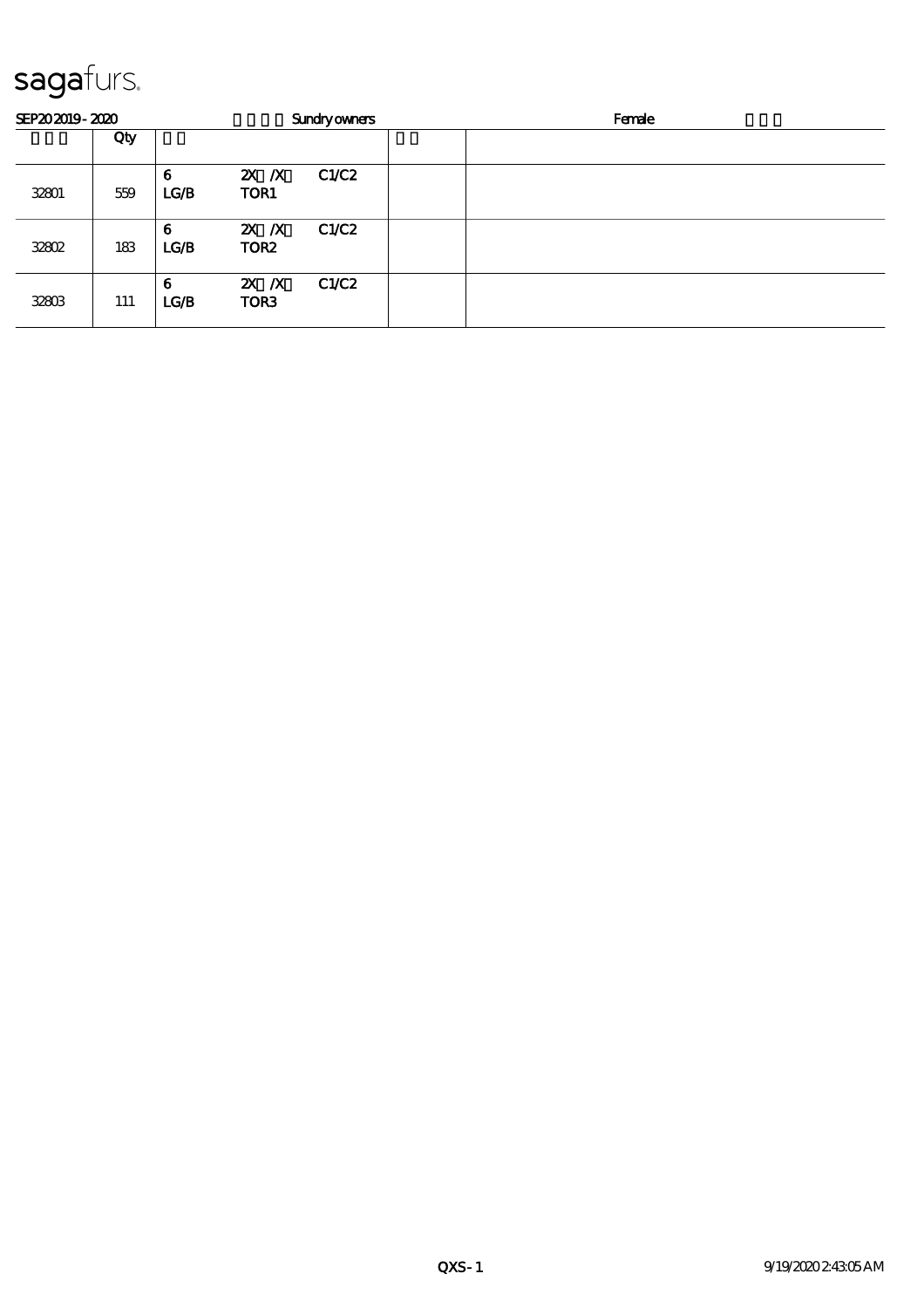| sagafurs.                                     |                               |                      |                                   |        | WELFUR <sub>™</sub> |  |
|-----------------------------------------------|-------------------------------|----------------------|-----------------------------------|--------|---------------------|--|
| SEP202019-2020                                |                               |                      |                                   | Female |                     |  |
|                                               | Qty<br>Cert%                  |                      |                                   |        |                     |  |
| * * * * * * * *                               | * * * * * *                   | $\mathbf 6$<br>C2    |                                   |        |                     |  |
| $* 486001$<br>$\ast$<br>$\ast$                | $325\,$<br>$(0\%)$            | TOR1<br>$\mathbf{I}$ |                                   |        |                     |  |
| $* 48602$<br>$\ast$                           | $300\,$<br>$(0\%)$            | $\boldsymbol{2}$     | $\ast$<br>$\ast$<br>$\ast$        |        |                     |  |
| $\ast$<br>$\hspace{0.1cm}^*$ 486603<br>$\ast$ | 300<br>$(0\%)$                | $\,3$                | $\ast$<br>$\ast$<br>$\ast$        |        |                     |  |
| $\ast$<br>$* 486004$<br>$\ast$                | ${\bf 30}$<br>$(0\%)$         | $\boldsymbol{4}$     | $\ast$<br>$\ast$<br>$\ast$        |        |                     |  |
| $\ast$<br>$* 48605$<br>$\ast$                 | ${\bf 30}$<br>$(0\%)$         | $\mathbf 5$          | $\ast$<br>$\ast$<br>$\ast$        |        |                     |  |
| $\ast$<br>$* 48600$<br>$\ast$                 | $300\,$<br>$(0\%)$            | $\bf 6$              | $\ast$<br>$\ast$<br>$\ast$        |        |                     |  |
| $\ast$<br>$* 486007$<br>$\ast$                | 260<br>(0%)                   | $\tau$               | $\ast$<br>$\ast$<br>$\ast$        |        |                     |  |
| $\ast$<br>$* 486608$<br>* * *<br>* * * *      | 415<br>$(0\%)$<br>* * * * * * | 2500Skins            | $\ast$<br>$\ast$<br>* * * * * * * |        |                     |  |
| * * * * * * * *                               | * * * * * *                   |                      |                                   |        |                     |  |
| $* 48600$<br>$\ast$<br>$\ast$                 | 324<br>$(0\%)$                |                      | $\ast$                            |        |                     |  |
| $* 486610$<br>$\ast$                          | 300<br>$(0\%)$                | $\boldsymbol{2}$     | $\ast$<br>$\ast$                  |        |                     |  |
| $\ast$<br>$* 486611$<br>$\ast$                | 300<br>$(0\%)$                | $\,3$                | $\ast$<br>$\ast$<br>$\ast$        |        |                     |  |
| $\ast$<br>$* 486612$<br>$\ast$                | ${\bf 300}$<br>$(0\%)$        | $\boldsymbol{4}$     | $\ast$<br>$\ast$<br>$\ast$        |        |                     |  |
| $\ast$<br>$* 486613$<br>$\ast$                | ${\bf 300}$<br>$(0\%)$        | $\bf 5$              | $\ast$<br>$\ast$<br>$\ast$        |        |                     |  |
| $\ast$<br>$* 486614$<br>$\ast$                | $300\,$<br>(0%)               | $\bf 6$              | $\ast$<br>$\ast$<br>$\ast$        |        |                     |  |
| $\ast$<br>$* 486615$<br>$\ast$                | 300<br>$(0\%)$                | $\boldsymbol{7}$     | $\ast$<br>$\ast$<br>$\ast$        |        |                     |  |
| $\ast$<br>$* 486616$<br>$\ast$                | ${\bf 300}$<br>$(0\%)$        | $\bf 8$              | $\ast$<br>$\ast$<br>$\ast$        |        |                     |  |
| $\ast$<br>$* 486617$<br>$\ast$                | $300\,$<br>$(0\%)$            | $\boldsymbol{9}$     | $\ast$<br>$\ast$<br>$\ast$        |        |                     |  |
| $\ast$<br>$* 486618$<br>$\ast$                | $300\,$<br>$(0\%)$            | $10\,$               | $\ast$<br>$\ast$<br>$\ast$        |        |                     |  |
| $\overline{\ast}$<br>$* 486619$<br>$\ast$     | ${\bf 300}$<br>$(0\%)$        | $11\,$               | $\ast$<br>$\ast$<br>$\ast$        |        |                     |  |
| $\ast$<br>$* 486620$<br>$\ast$                | $300\,$<br>$(O\%)$            | $12\,$               | $\ast$<br>$\ast$<br>$\ast$        |        |                     |  |

(0%)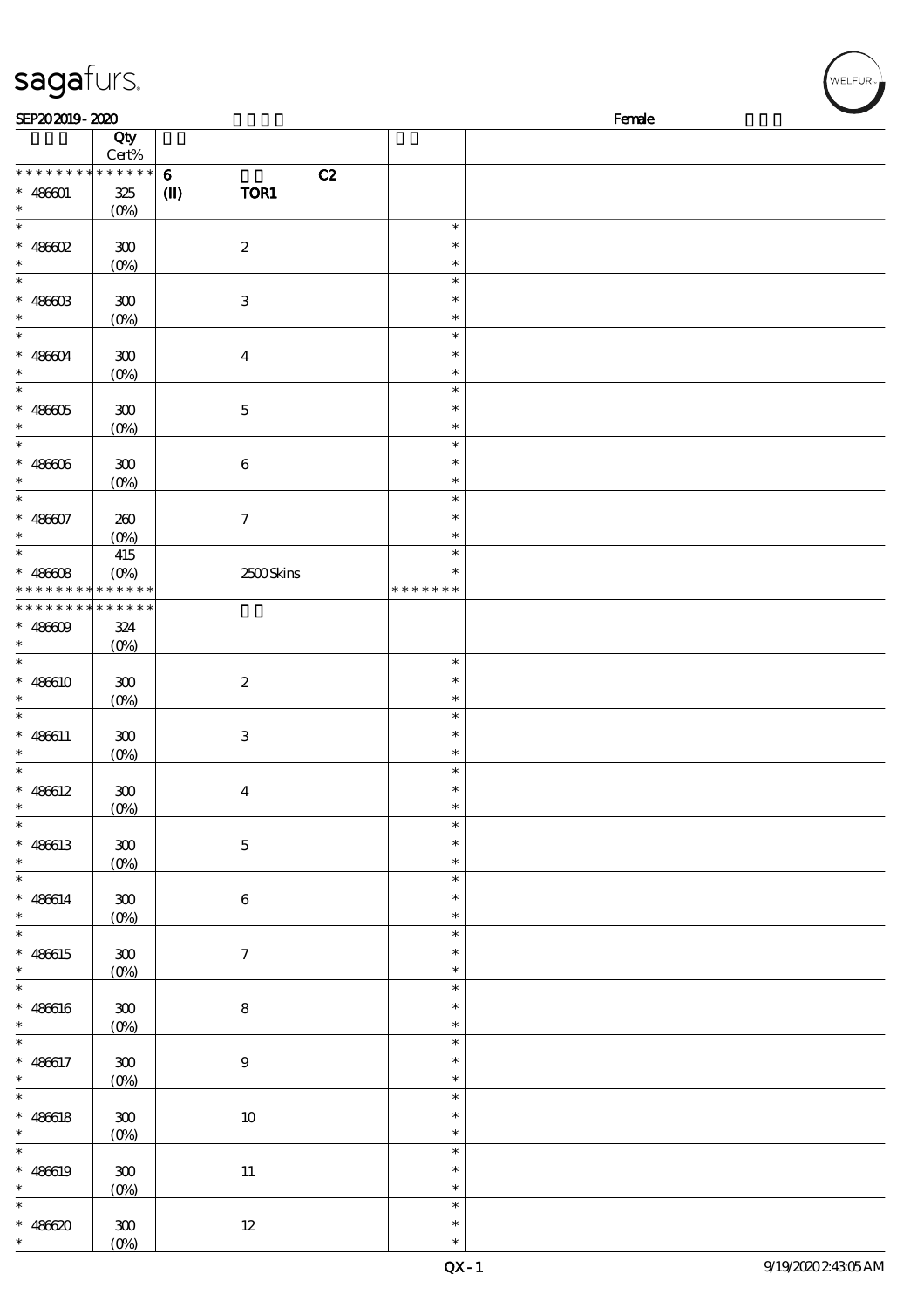| sagafurs.                                |                           |                                 |                         |                  |        | WELFUR <sub>™I</sub> |
|------------------------------------------|---------------------------|---------------------------------|-------------------------|------------------|--------|----------------------|
| SEP202019-2020                           |                           |                                 |                         |                  | Female |                      |
|                                          | Qty                       |                                 |                         |                  |        |                      |
|                                          | Cert%                     |                                 |                         |                  |        |                      |
| $\ast$                                   |                           | $\bf{6}$                        | C2                      | $\ast$           |        |                      |
| $* 486621$                               | 300                       | $\textcircled{\scriptsize{II}}$ | TOR1                    | $\ast$           |        |                      |
| $\ast$                                   | $(O\%)$                   |                                 |                         | $\ast$           |        |                      |
| $\ast$                                   |                           |                                 |                         | $\ast$           |        |                      |
| $* 486622$                               | ${\bf 30}$                |                                 | 14                      | $\ast$           |        |                      |
| $\ast$                                   | $(0\%)$                   |                                 |                         | $\ast$           |        |                      |
| $\ast$                                   |                           |                                 |                         | $\ast$           |        |                      |
| $* 486623$<br>$\ast$                     | 300                       |                                 | 15                      | $\ast$<br>$\ast$ |        |                      |
| $\ast$                                   | $(O\%)$<br>$317\,$        |                                 |                         | $\ast$           |        |                      |
| $* 486624$                               | $(O\%)$                   |                                 | 4841 Skins              | $\ast$           |        |                      |
|                                          | * * * * * * * * * *       |                                 |                         | * * * * * * *    |        |                      |
| * * * * *                                | * * * * * *               | $\bf{6}$                        | C2                      |                  |        |                      |
| $* 48625$                                | $385\,$                   | $\mathbf{I}$                    | TOR <sub>2</sub>        |                  |        |                      |
|                                          | (0%)                      |                                 |                         |                  |        |                      |
| $\ast$                                   |                           |                                 |                         | $\ast$           |        |                      |
| $* 486626$                               | 360                       |                                 | $\boldsymbol{2}$        | $\ast$           |        |                      |
| $\ast$                                   | (0%)                      |                                 |                         | $\ast$           |        |                      |
| $\ast$                                   |                           |                                 |                         | $\ast$           |        |                      |
| $* 486627$                               | 360                       |                                 | $\,3$                   | $\ast$           |        |                      |
| $\ast$                                   | $(O\%)$                   |                                 |                         | $\ast$           |        |                      |
| $\ast$                                   |                           |                                 |                         | $\ast$           |        |                      |
| $* 486628$                               | $300\,$                   |                                 | $\overline{\mathbf{4}}$ | $\ast$           |        |                      |
| $\ast$                                   | $(0\%)$                   |                                 |                         | $\ast$           |        |                      |
| $\ast$                                   |                           |                                 |                         | $\ast$           |        |                      |
| $* 486629$                               | 360                       |                                 | $\mathbf 5$             | $\ast$           |        |                      |
| $\ast$                                   | $(0\%)$                   |                                 |                         | $\ast$           |        |                      |
| $\ast$                                   |                           |                                 |                         | $\ast$           |        |                      |
| $* 48630$                                | 360                       |                                 | $\bf 6$                 | $\ast$           |        |                      |
| $\ast$                                   | $(O\%)$                   |                                 |                         | $\ast$<br>$\ast$ |        |                      |
|                                          |                           |                                 |                         | $\ast$           |        |                      |
| $* 486631$                               | 300<br>(0%)               |                                 | $\boldsymbol{7}$        | $\ast$           |        |                      |
| $\ast$                                   |                           |                                 |                         | $\ast$           |        |                      |
| $* 486632$                               | 300                       |                                 | ${\bf 8}$               | $\ast$           |        |                      |
| $\ast$                                   | $(0\%)$                   |                                 |                         | $\ast$           |        |                      |
| $\ast$                                   |                           |                                 |                         | $\ast$           |        |                      |
| $* 486633$                               | 300                       |                                 | $\boldsymbol{9}$        | $\ast$           |        |                      |
| $\ast$                                   | $(0\%)$                   |                                 |                         | $\ast$           |        |                      |
| $\ast$                                   |                           |                                 |                         | $\ast$           |        |                      |
| $* 486634$                               | 360                       |                                 | $10\,$                  | ∗                |        |                      |
| $\ast$                                   | $(0\%)$                   |                                 |                         | $\ast$           |        |                      |
| $\ast$                                   | 485                       |                                 |                         | $\ast$           |        |                      |
| $* 486635$                               | $(O\!\!\!\!\!\!\!/\,\!o)$ |                                 | 4110Skins               | $\ast$           |        |                      |
| * * * * * * * * <mark>* * * * * *</mark> |                           |                                 |                         | * * * * * * *    |        |                      |
| * * * * * * * *                          | * * * * * *               |                                 |                         |                  |        |                      |
| $* 486636$                               | 385                       |                                 |                         |                  |        |                      |
| $\ast$<br>$\ast$                         | $(0\%)$                   |                                 |                         | $\ast$           |        |                      |
|                                          |                           |                                 |                         | $\ast$           |        |                      |
| $* 486637$<br>$\ast$                     | 360                       |                                 | $\boldsymbol{2}$        | $\ast$           |        |                      |
| $\ast$                                   | $(O\%)$                   |                                 |                         | $\ast$           |        |                      |
| $* 486638$                               | 300                       |                                 | $\,3$                   | $\ast$           |        |                      |
| $\ast$                                   | $(0\%)$                   |                                 |                         | $\ast$           |        |                      |
| $\ast$                                   |                           |                                 |                         | $\ast$           |        |                      |
| $* 486639$                               | 300                       |                                 | $\bf{4}$                | $\ast$           |        |                      |
| $\ast$                                   | $(0\%)$                   |                                 |                         | $\ast$           |        |                      |
| $\ast$                                   |                           |                                 |                         | $\ast$           |        |                      |
| $* 486640$                               | 300                       |                                 | $\mathbf 5$             | $\ast$           |        |                      |
| $*$                                      | $(O\%)$                   |                                 |                         | $\ast$           |        |                      |

 $(\sqrt{\text{WELFUR}_{\text{max}}})$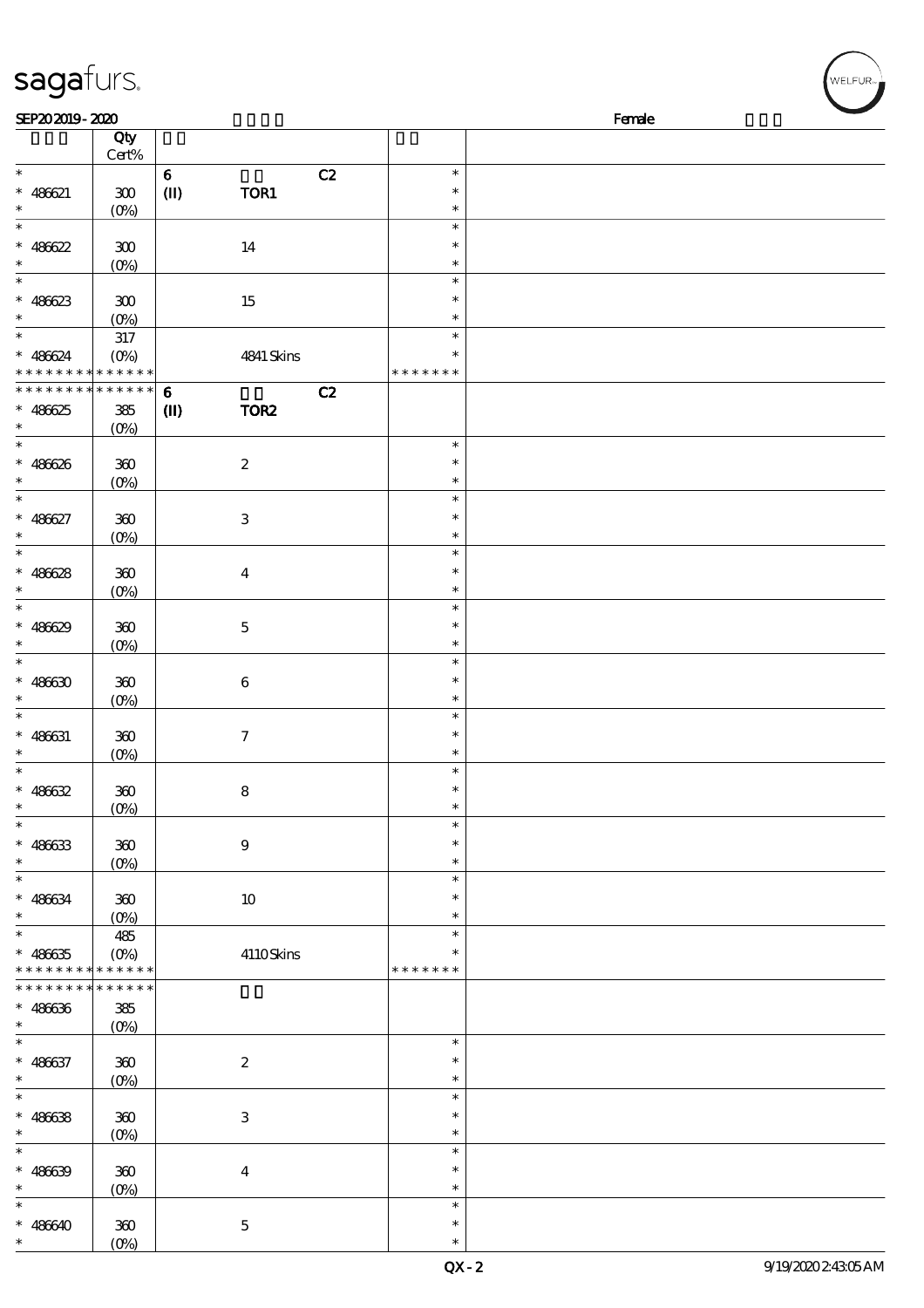| sagafurs.                                  |                    |                                |                  |                  |        | WELFUR <sub>"</sub> |
|--------------------------------------------|--------------------|--------------------------------|------------------|------------------|--------|---------------------|
| SEP202019-2020                             |                    |                                |                  |                  | Female |                     |
|                                            | Qty<br>Cert%       |                                |                  |                  |        |                     |
| $\ast$                                     |                    | $\bf 6$                        | C2               | $\ast$           |        |                     |
| $* 486641$                                 | $360\,$            | $\textcircled{\scriptsize{I}}$ | TOR <sub>2</sub> | $\ast$           |        |                     |
| $\ast$                                     | $(0\%)$            |                                |                  | $\ast$           |        |                     |
| $\ast$                                     |                    |                                |                  | $\ast$           |        |                     |
| $* 486642$<br>$\ast$                       | $300\,$            |                                | $\boldsymbol{7}$ | $\ast$<br>$\ast$ |        |                     |
| $\ast$                                     | $(0\%)$            |                                |                  | $\ast$           |        |                     |
| $* 486643$                                 | $300\,$            |                                | $\bf 8$          | $\ast$           |        |                     |
| $\ast$                                     | (0%)               |                                |                  | $\ast$           |        |                     |
| $\ast$                                     |                    |                                |                  | $\ast$           |        |                     |
| $* 486644$<br>$\ast$                       | $300\,$            |                                | $\boldsymbol{9}$ | $\ast$           |        |                     |
| $\ast$                                     | $(0\%)$            |                                |                  | $\ast$<br>$\ast$ |        |                     |
| $* 486645$                                 | $300\,$            |                                | $10$             | $\ast$           |        |                     |
| $\ast$                                     | $(0\%)$            |                                |                  | $\ast$           |        |                     |
| $\ast$                                     |                    |                                |                  | $\ast$           |        |                     |
| $* 486646$                                 | $300\,$            |                                | $11\,$           | $\ast$           |        |                     |
| $\ast$<br>$\ast$                           | $(0\%)$            |                                |                  | $\ast$<br>$\ast$ |        |                     |
| $* 486647$                                 | $300\,$            |                                | $12\,$           | $\ast$           |        |                     |
| $\ast$                                     | $(0\%)$            |                                |                  | $\ast$           |        |                     |
| $\ast$                                     |                    |                                |                  | $\ast$           |        |                     |
| $* 486648$                                 | $300\,$            |                                | 13               | $\ast$           |        |                     |
| $\ast$                                     | $(0\%)$            |                                |                  | $\ast$           |        |                     |
| $\ast$                                     |                    |                                |                  | $\ast$           |        |                     |
| $* 486649$<br>$\ast$                       | $300\,$<br>$(0\%)$ |                                | $14\,$           | $\ast$<br>$\ast$ |        |                     |
| $\ast$                                     |                    |                                |                  | $\ast$           |        |                     |
| $* 48660$                                  | $300\,$            |                                | 15               | $\ast$           |        |                     |
| $\ast$                                     | $(0\%)$            |                                |                  | $\ast$           |        |                     |
| $\ast$                                     |                    |                                |                  | $\ast$           |        |                     |
| $* 486651$<br>$\ast$                       | 300                |                                | 16               | $\ast$<br>$\ast$ |        |                     |
| $\ast$                                     | (0%)<br>483        |                                |                  | $\ast$           |        |                     |
| $* 486652$                                 | $(O\%)$            |                                | 6268Skins        |                  |        |                     |
| * * * * * * * * * * * * * *                |                    |                                |                  | * * * * * * *    |        |                     |
| * * * * * * * * <mark>* * * * * * *</mark> |                    | $\bf{6}$                       | C2               |                  |        |                     |
| $* 48663$                                  | 525                | $\mathbf{I}$                   | TOR3             |                  |        |                     |
| $\ast$<br>$\ast$                           | $(0\%)$            |                                |                  | $\ast$           |        |                     |
| $* 486654$                                 | 500                |                                | $\boldsymbol{z}$ | $\ast$           |        |                     |
| $\ast$                                     | $(0\%)$            |                                |                  | $\ast$           |        |                     |
| $\ast$                                     |                    |                                |                  | $\ast$           |        |                     |
| $* 486655$                                 | 500                |                                | $\,3$            | $\ast$           |        |                     |
| $\ast$<br>$\ast$                           | $(0\%)$            |                                |                  | $\ast$<br>$\ast$ |        |                     |
| $* 486666$                                 | 500                |                                |                  | $\ast$           |        |                     |
| $\ast$                                     | $(0\%)$            |                                | $\boldsymbol{4}$ | $\ast$           |        |                     |
| $\ast$                                     |                    |                                |                  | $\ast$           |        |                     |
| $* 486657$                                 | 500                |                                | $\mathbf 5$      | $\ast$           |        |                     |
| $\ast$                                     | $(0\%)$            |                                |                  | $\ast$           |        |                     |
| $\ast$                                     |                    |                                |                  | $\ast$<br>$\ast$ |        |                     |
| $* 486658$<br>$\ast$                       | 500<br>$(0\%)$     |                                | $\,6\,$          | $\ast$           |        |                     |
| $\overline{\phantom{a}^*}$                 |                    |                                |                  | $\ast$           |        |                     |
| $* 486659$                                 | 500                |                                | $\boldsymbol{7}$ | $\ast$           |        |                     |
| $\ast$                                     | $(0\%)$            |                                |                  | $\ast$           |        |                     |
| $\ast$                                     |                    |                                |                  | $\ast$           |        |                     |
| $* 48660$<br>$\ast$                        | 500                |                                | 8                | $\ast$           |        |                     |
|                                            | $(O\%)$            |                                |                  | $\ast$           |        |                     |